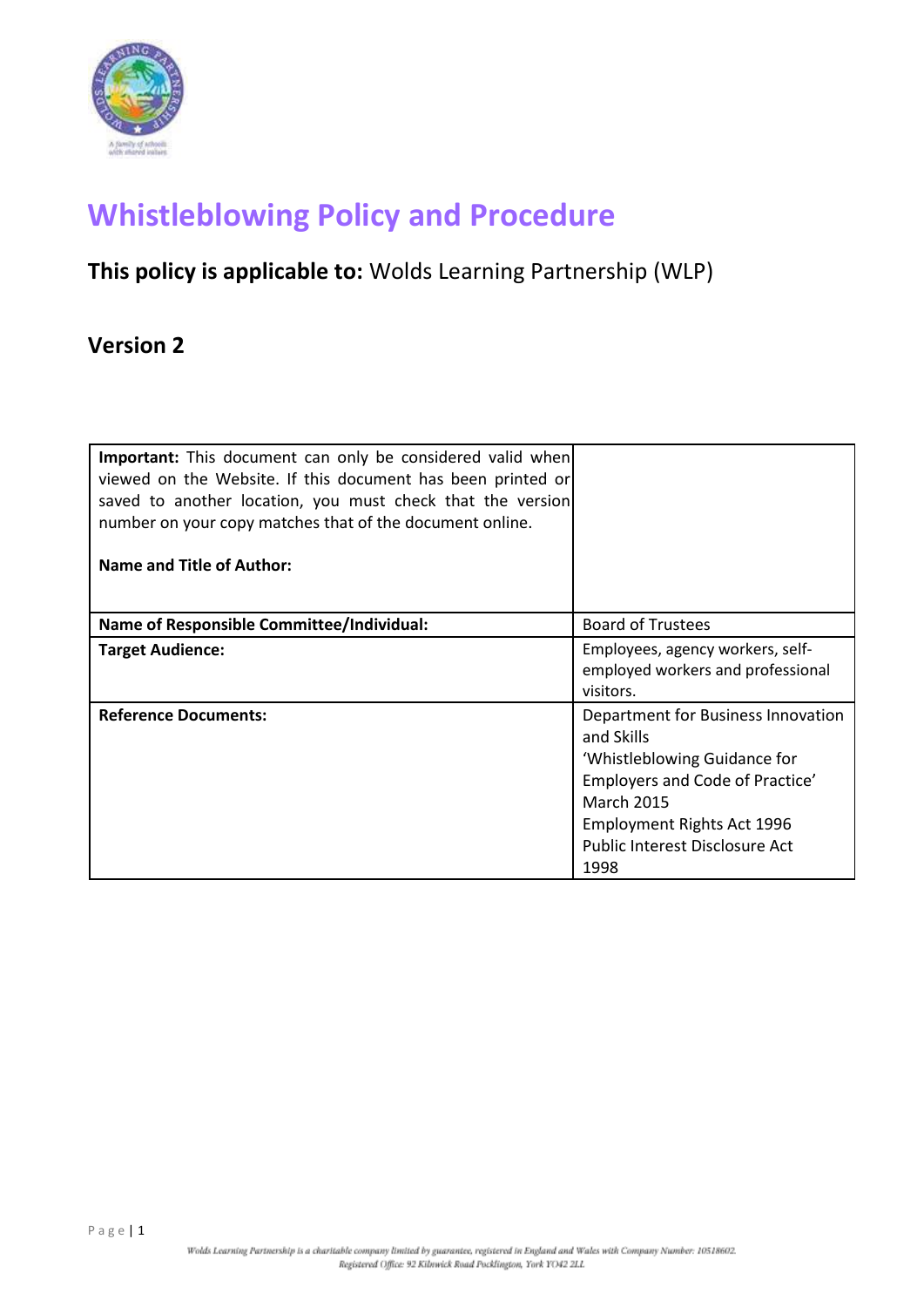

#### **Policy Statement**

The Wolds Learning Partnership (WLP) is fully committed to an ethos of openness, accountability and transparency, where employees are encouraged to voice any concerns they have in a professional, responsible, effective way. It isimportant to the organisation that issuessuch assuspected fraud, misconduct or wrongdoing by workers or officers of the organisation is reported and properly dealt with. All individuals are therefore encouraged to raise any concerns they may have about the conduct of others at the WLP or the way in which the organisation is run. This policy details the way in which individuals may raise concerns they have and how those concerns will be dealt with.

#### **Scope**

This policy applies to all staff and workers at the WLP, therefore whistleblowing concerns may be raised by employees, agency workers, self-employed workers and professional visitors. This policy does not cover issues such as an employee's concerns regarding their own pay or working hours, working conditions or volume of work as those issues should be addressed via other policies and procedures.

#### **Roles and Responsibilities**

The **Board of Trustees** are responsible for monitoring the effectiveness of this policy, ensuring that an appropriate framework is in place to enable staff and others to raise concerns.

The **CEO** is responsible for ensuring that staff and others do not suffer a detriment in the application of this policy and procedure. The CEO will also ensure that:

- Any individual who makes a disclosure of wrongdoing or malpractice in good faith is protected against victimisation.
- Anyone who victimises a whistleblower will be subject to WLP's Disciplinary Policy and Procedure.
- Any matters raised will be treated seriously, swiftly, consistently, fairly and professionally.
- Any matter raised will be promptly and thoroughly investigated by an appropriate senior person.
- The whistleblower's identity will, so far as is possible, remain confidential.
- Any employee or worker who knowingly makes false allegations against a colleague will be subject to the WLP's Disciplinary Policy and Procedure.
- Any employee who, in good faith, makes allegations that turn out to be unfounded will not be penalised for being genuinely mistaken.

The **Headteacher** is responsible for ensuring that all staff and workers are aware of this policy and procedure and will also ensure that:

- The policy is implemented fairly and consistently.
- Whistleblowers are treated with dignity and respect and offered access to appropriate support.

**Leaders** and staff with supervisory or leadership responsibilities must ensure they deal with whistleblowing issues swiftly, respectfully, thoroughly and professionally, whilst upholding confidentiality as far as possible.

All **staff and workers** have a responsibility for raising any concerns they have, thus providing the WLP with the opportunity to resolve any issues that arise. It is expected that wherever possible staff and workers raise concerns prior to malpractice or wrongdoing occurring. However, where this isn't possible, it is expected that staff and/or workers raise concerns at the earliest opportunity in line with this policy and procedure.

#### **Equality and Diversity**

WLP is committed to:

• Eliminating discrimination and promoting equality and diversity in its policies, procedures and guidelines.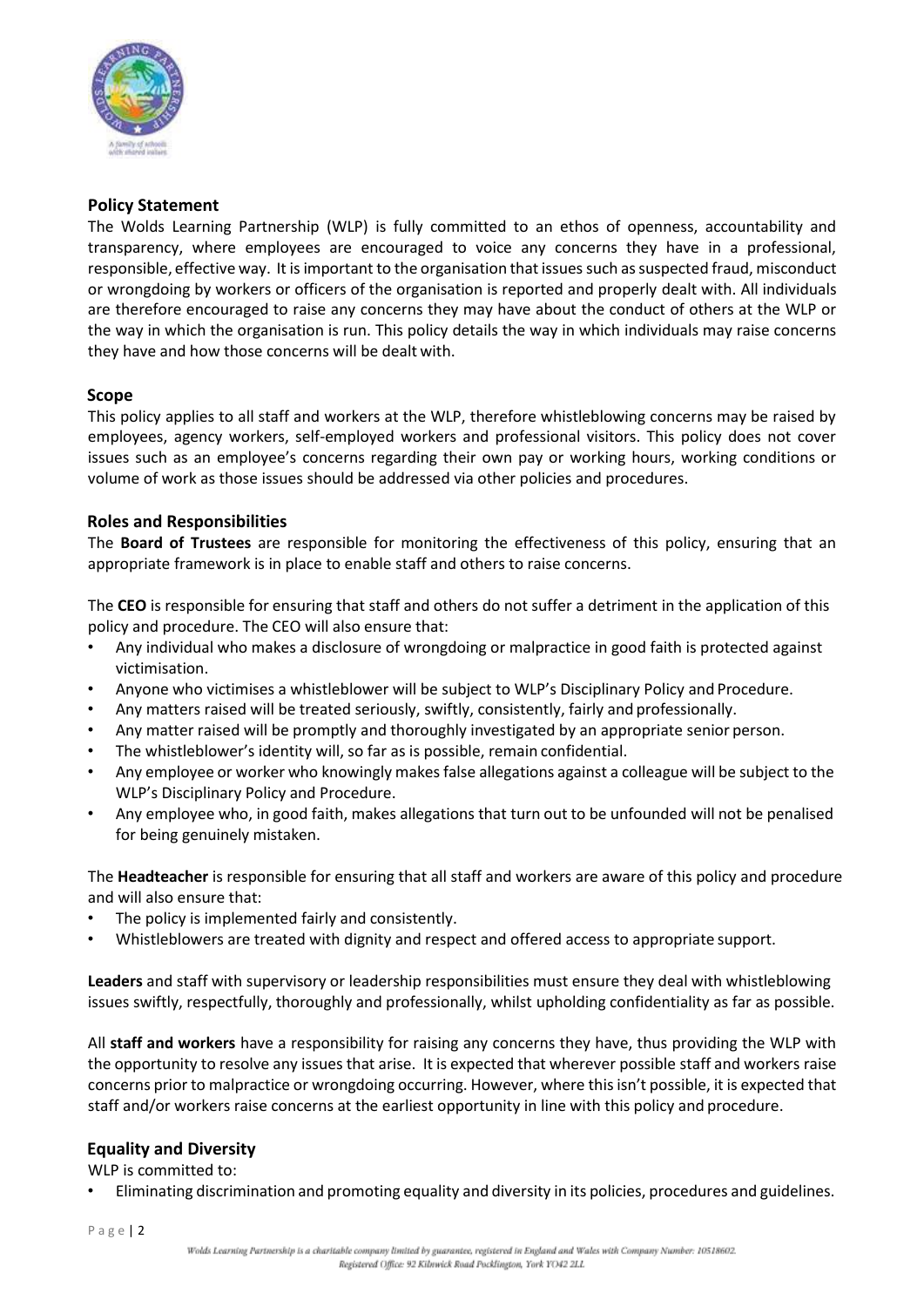

• Delivering high quality teaching and services that meet the diverse needs of its pupil/student population and its workforce, ensuring that no individual or group is disadvantaged.

#### **Vision and Values**

The WLP's vision is to develop a culture of respect, honesty and high aspiration, encouraging staff and pupils/students to inspire each other and learn to value greatness, ambition and achievement of all kinds. This policy supports this vision as it is the intention of the WLP that staff and workers are able to raise concerns without fear of resulting detriment or victimisation.

#### **Principles**

Everyone should ensure they have an awareness and understanding of the importance of preventing and eliminating wrongdoing at work. Workers should be watchful for illegal or unethical conduct and report anything of that nature. Any matter raised under the procedure will be investigated thoroughly, promptly and confidentially, and the outcome of the investigation will be shared with the worker who raised the issue. Although this list is not exhaustive, examples of situations in which it might be appropriate for an individual to report a wrongdoing include:

- Criminal offences (including financial impropriety such as fraud).
- Failure to comply with an obligation set out in law.
- Miscarriages of justice.
- Endangering someone's health and safety.
- Damage to the environment.
- Covering up of wrongdoing.

No worker will be victimised for whistleblowing. This means that the continued employment and opportunities for future promotion or learning and development of the worker will not be prejudiced because he/she has raised a legitimate concern.

Victimisation of a worker for whistleblowing will be viewed as a disciplinary offence. If misconduct is discovered as a result of any investigation under this procedure, WLP's Disciplinary Policy and Procedure may be used in addition to any appropriate external measures. Maliciously making a false allegation will be viewed as a disciplinary offence.

An instruction to cover up a potential wrongdoing will be viewed as a disciplinary offence. If told not to raise or pursue a concern, even by a person in authority such as a manager, workers must not agree to remain silent and should escalate the issue to either a more senior manager or the Personnel Department.

#### **Whistleblowing**

The law provides protection for workers who raise legitimate concerns about specified matters. Whistleblowing occurs when a worker passes on information concerning wrongdoing. The whistleblower must be acting in the public interest and they must reasonably believe that they have witnessed or are aware of:

- A criminal offence.
- A miscarriage of justice.
- An act creating risk to health and safety.
- An act causing damage to the environment.
- A breach of any other legal obligation.
- Concealment of any of the above.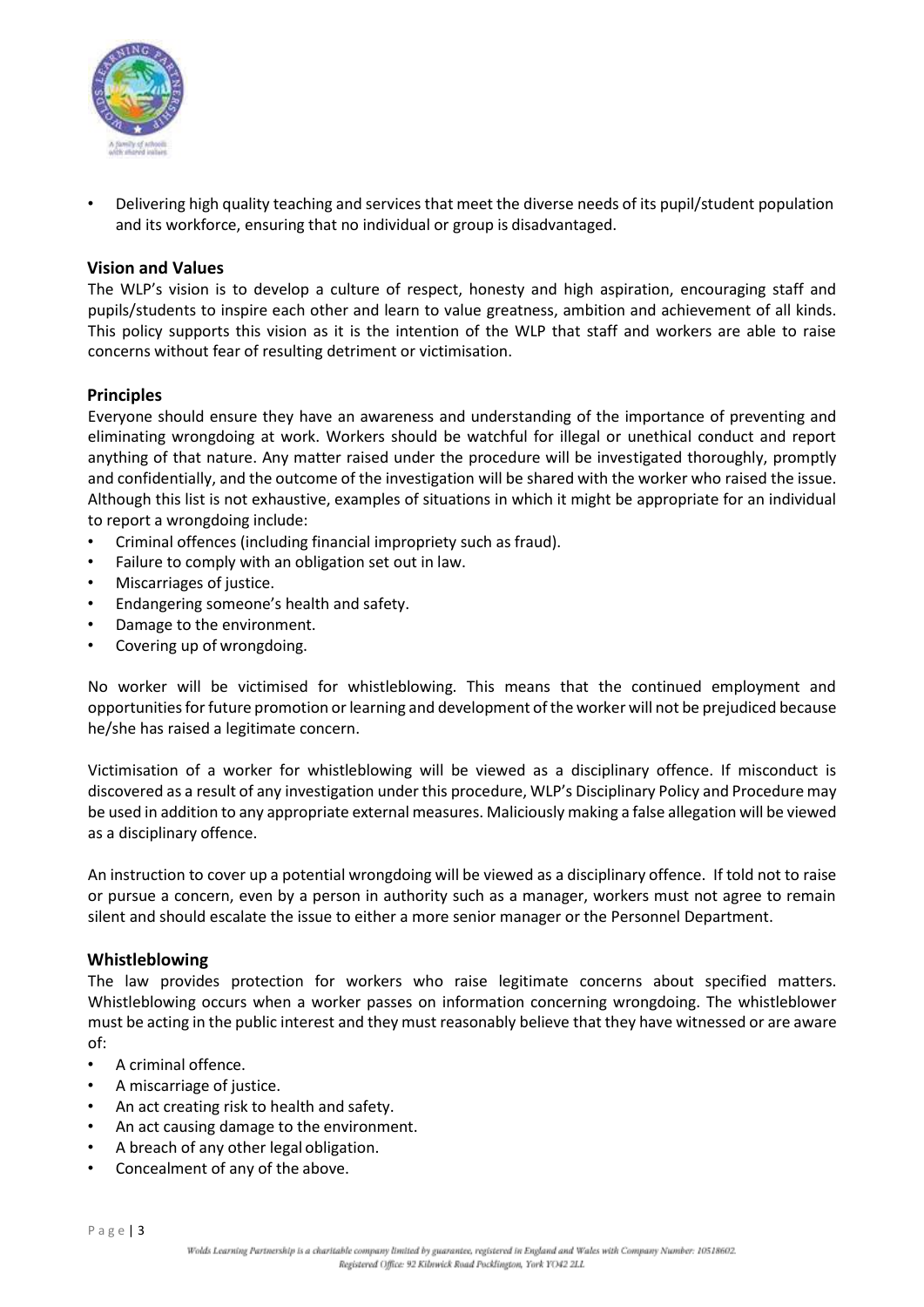

It is not necessary for a worker to have proof that such an act is being, has been, or is likely to be, committed – a reasonable belief is sufficient. The worker has no responsibility for investigating the matter – it is the WLP's responsibility to ensure that an investigation takes place.

A worker who makes such a protected disclosure has the right not to be dismissed, subjected to any other detriment, or victimised, because he/she has made a disclosure.

The WLP encourages workers to raise their concerns under this policy in the first instance. If a worker is not sure whether or not to raise a concern, they should raise the issue with their line manager or a member of the SLT. If a worker would prefer, or feels it is more appropriate, concerns can also be reported to a named Trustee and/or member of WLP staff (please see details below).

| <b>Name</b> | <b>Role</b>                               | <b>Contact Email</b>    |
|-------------|-------------------------------------------|-------------------------|
| Adam Marham | Member of Board of Trustees               | amarham@wlp.education   |
| Jo Brighton | Head of Personnel & Staff Wellbeing - WLP | jbrighton@wlp.education |

#### **Safeguarding**

All workers must act on any concerns or information that gives them concern about the safety and wellbeing of a child or children arising from circumstances or events in or outside of school. Safeguarding concerns may relate to the conduct or behaviour of a worker towards an individual child or children; information that suggests a worker is unsuitable to work with children, or; belief that the senior leadership team or the Board of Trustees has failed to take appropriate action in response to a safeguarding concern raised.

Workers should raise such concerns with their manager in the first instance, however if this is not viewed to be appropriate the worker may wish to raise their concern(s) with the CEO, Headteacher, the Senior Leadership Team, the Local Governing Body or the Board of Trustees (if the worker is concerned that members of those groups may be implicated they should contact the Local Authority Designated Officer at East Riding Council). If the concern is regarding abuse to children the East Riding Front Door (Safeguarding & Partnership Hub – Early Help Service) number is (01482 395500) or the out of hours Emergency Duty Team can be contacted on (01482) 393939.

If the concern isthat a worker has or may have behaved in a way that has harmed a child or may have harmed a child; possibly committed a criminal offence against or related to a child or; behaved towards a child or children in a way that indicates that he/she would post a risk of harm to children, the CEO or Headteacher, the Senior Leadership Team, the Local Governing Body or the Board of Trustees will contact the Local Authority Designated Officer to discuss how the allegation should be investigated. It may be viewed as appropriate for the East Riding Safeguarding Children Board Guidance and DfE Statutory Guidance should be followed.

All concerns will be treated with the strictest confidence by all concerned. The WLP will protect the identity of whistleblowers as much as possible; however, it may not always be possible to do so. All staff involved in any related investigations must maintain confidentiality during and after its conclusion.

#### **Whistleblowing Routines**

P a g e | 4 In the first instance, unless the individual reasonably believes his/her line manager to be involved in the wrongdoing, or if for any other reason the individual does not wish to approach his/her line manager, any concerns should be raised with the individual's line manager. If he/she believes their line manager is involved, or for any reason does not wish to approach their line manager, the individual should report the matter to